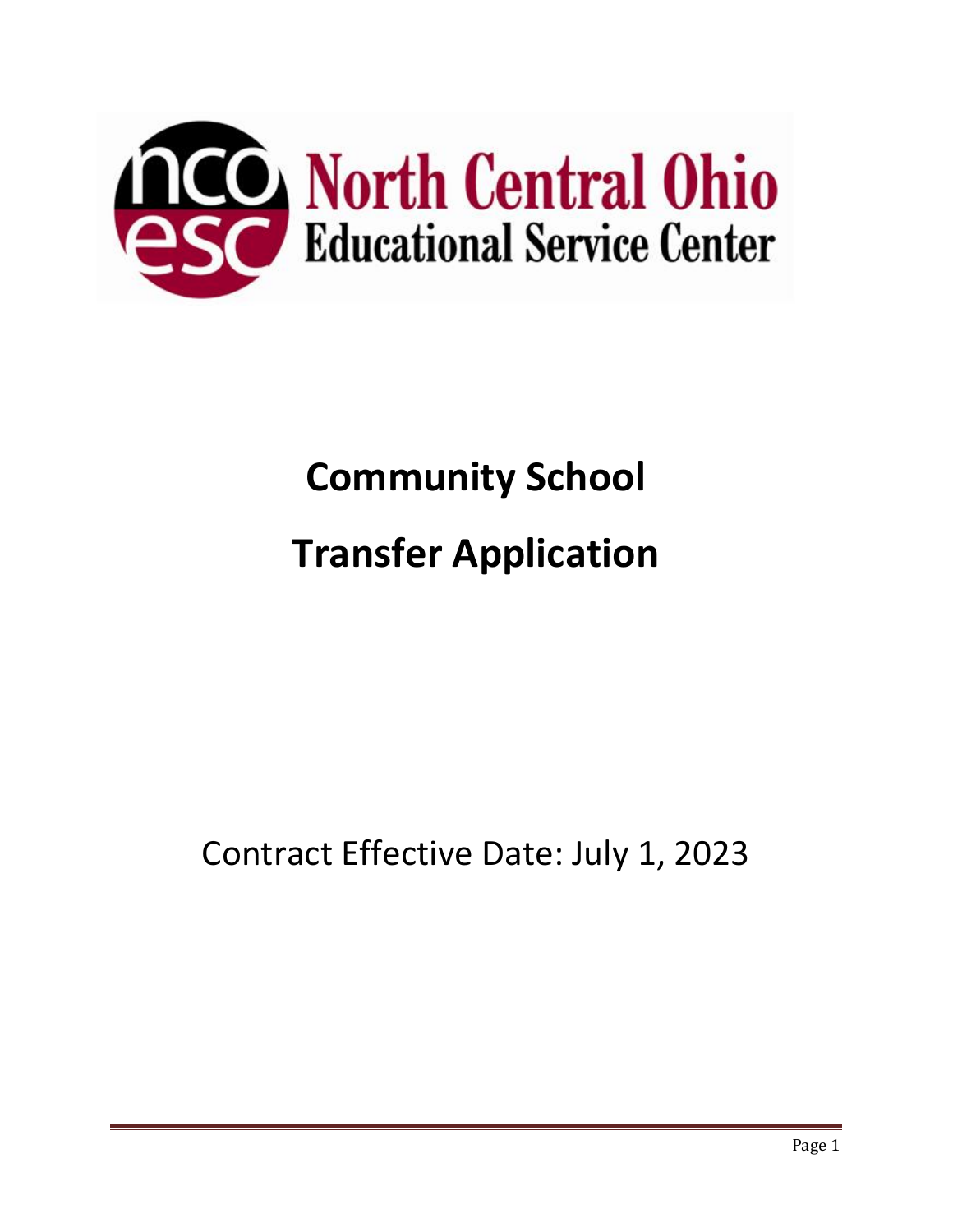

Dear Prospective Partner:

Thank you for your interest in developing a new community school to serve Ohio's students. The North Central Ohio Educational Service Center (NCOESC) intentions are to develop long-lasting partnerships with groups who share our high standards for quality. Our chartering priority is to develop a robust portfolio of innovative, high performing schools throughout the state to meet the needs of all students in Ohio. We partner with organizations that effectively implement a variety of academic programs critical for meeting the unique needs of a variety of students.

The North Central Ohio ESC strives to be a leader working with partners to develop the best educational opportunities for all children in Ohio. Currently, NCOESC is the sponsor to 16 community schools in Ohio, ranging from elementary, middle, to high schools that include educational programs focusing on integration of the arts, project-based learning, STEM, credit recovery, college prep, as well as schools providing rich language exposure in Spanish, Mandarin, Latin, Greek, Hebrew and Arabic with an interdisciplinary approach and global perspective.

Our application and contracting processes are firmly rooted in the Principles and Standards for Quality Charter School Authorizing established by the National Association of Charter School Authorizers (NACSA), and you will find them to be rigorous, clear, transparent, and student-focused. As a charter authorizer, we cultivate relationships with sponsored schools based on a balance of autonomy and accountability. We provide meaningful technical assistance to our sponsored schools to help them provide a high-quality education to the students they serve.

If you have further questions, please contact Ms. Brenda Luhring, Superintendent/CEO of North Central Ohio ESC at **bluhring@ncoesc.org** or our Director of Community Schools, Dawn Waddell @ [dwaddell@ncoesc.org](mailto:dwaddell@ncoesc.org)

Respectfully,

Brenda Luhring Superintendent/CEO North Central Ohio ESC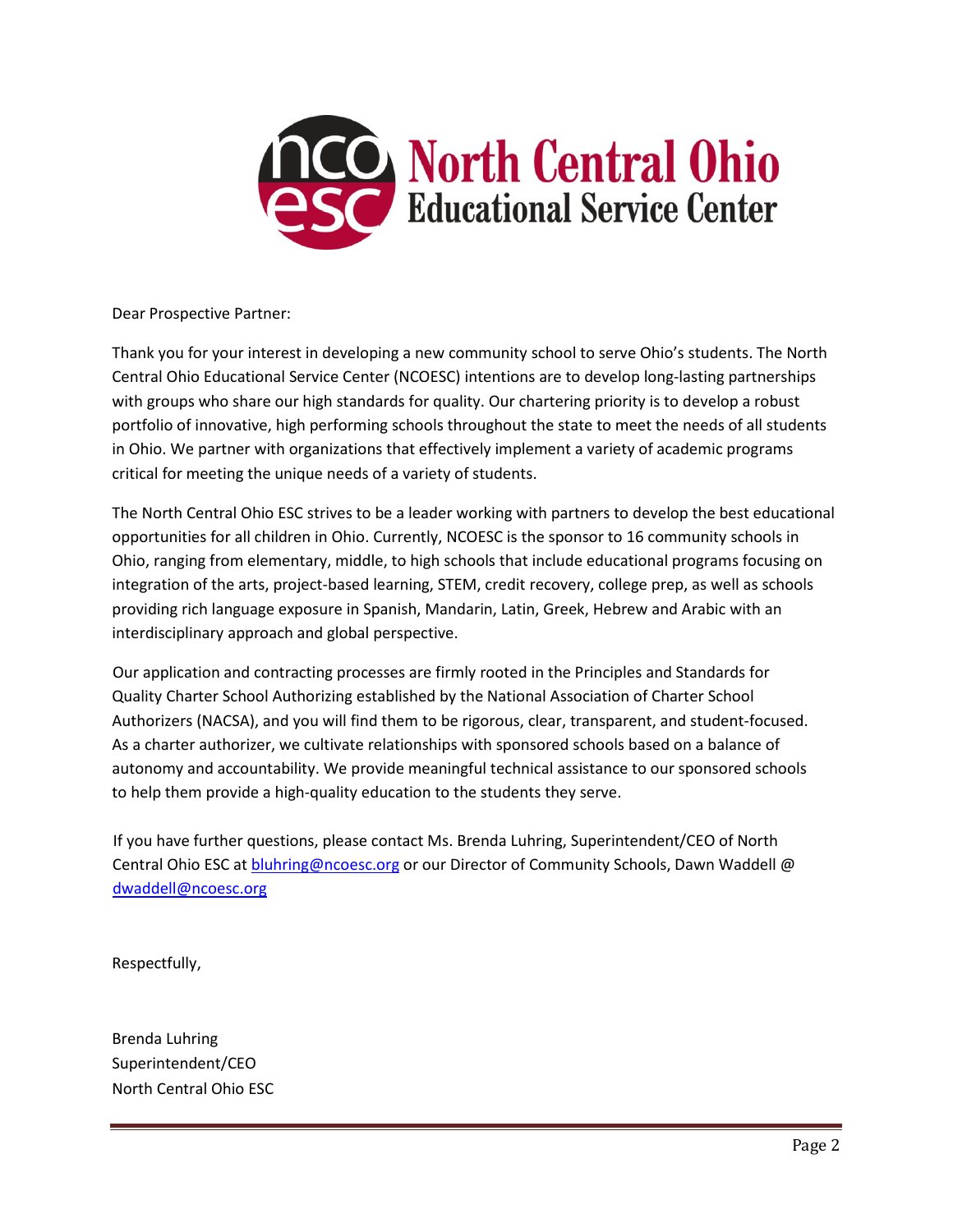## Overview of Transfer Application Process

Applicants seeking to transfer and secure a charter contract with the North Central Ohio Educational Service Center (NCOESC) must go through our transfer application review process and submit the requested documents for each step. Throughout the process, the NCOESC will communicate important information to the lead contact. Please promptly notify NCOESC if there are any changes to the lead contact.

The application steps for sponsorship are listed below:

|                                                              | <b>Deadline</b>   | <b>Deliverables and Deadlines</b><br><b>Sponsorship Begins Fall 2023</b>                                                                                                                                                                                                                                                                                                                           |
|--------------------------------------------------------------|-------------------|----------------------------------------------------------------------------------------------------------------------------------------------------------------------------------------------------------------------------------------------------------------------------------------------------------------------------------------------------------------------------------------------------|
| <b>Step One</b>                                              |                   | <b>Submit Transfer School Application</b>                                                                                                                                                                                                                                                                                                                                                          |
| Complete and Submit Intent to<br><b>Transfer Application</b> | December 16, 2022 | Applicants interested in sponsorship must complete a Transfer<br>School Application. Applicants that a demonstrated academic and<br>financial capacity will be invited to continue the process.                                                                                                                                                                                                    |
|                                                              |                   | Please note, if your school has been non-renewed by your sponsor,<br>the NCOESC will NOT consider your application.                                                                                                                                                                                                                                                                                |
| <b>Step Two</b>                                              |                   | <b>Governing Authority Meeting and School Site Visit</b>                                                                                                                                                                                                                                                                                                                                           |
| Governing Authority Meeting<br>and School Site Visit         | January 13, 2023  | The NCOESC Community School Team will visit and tour the<br>school, interview selected staff, and attend at least one governing<br>authority meeting.                                                                                                                                                                                                                                              |
| <b>Step Three</b>                                            |                   | <b>Interviews: Transfer Applicant and Current Sponsor</b>                                                                                                                                                                                                                                                                                                                                          |
| Interviews: Transfer Applicant<br>and Current Sponsor        | February 17, 2023 | Following the review of the application, the governing authority,<br>school leadership, corporate management, and other key<br>stakeholders will participate in an applicant interview with the<br>NCOESC review team. Additionally, NCOESC Community School<br>Director and designated sponsoring staff will meet with the current<br>sponsor to review information and discuss past performance. |
| <b>Step Four</b>                                             |                   | <b>Contract Negotiation and Execution</b>                                                                                                                                                                                                                                                                                                                                                          |
| Contract Negotiation and<br>Execution                        | April 14, 2023    | Deadline for completing charter contract negotiations and<br>executing the contract.                                                                                                                                                                                                                                                                                                               |

\*Please note: Any information submitted through the application may constitute a public record, subject to disclosure under the Ohio Public Records Act.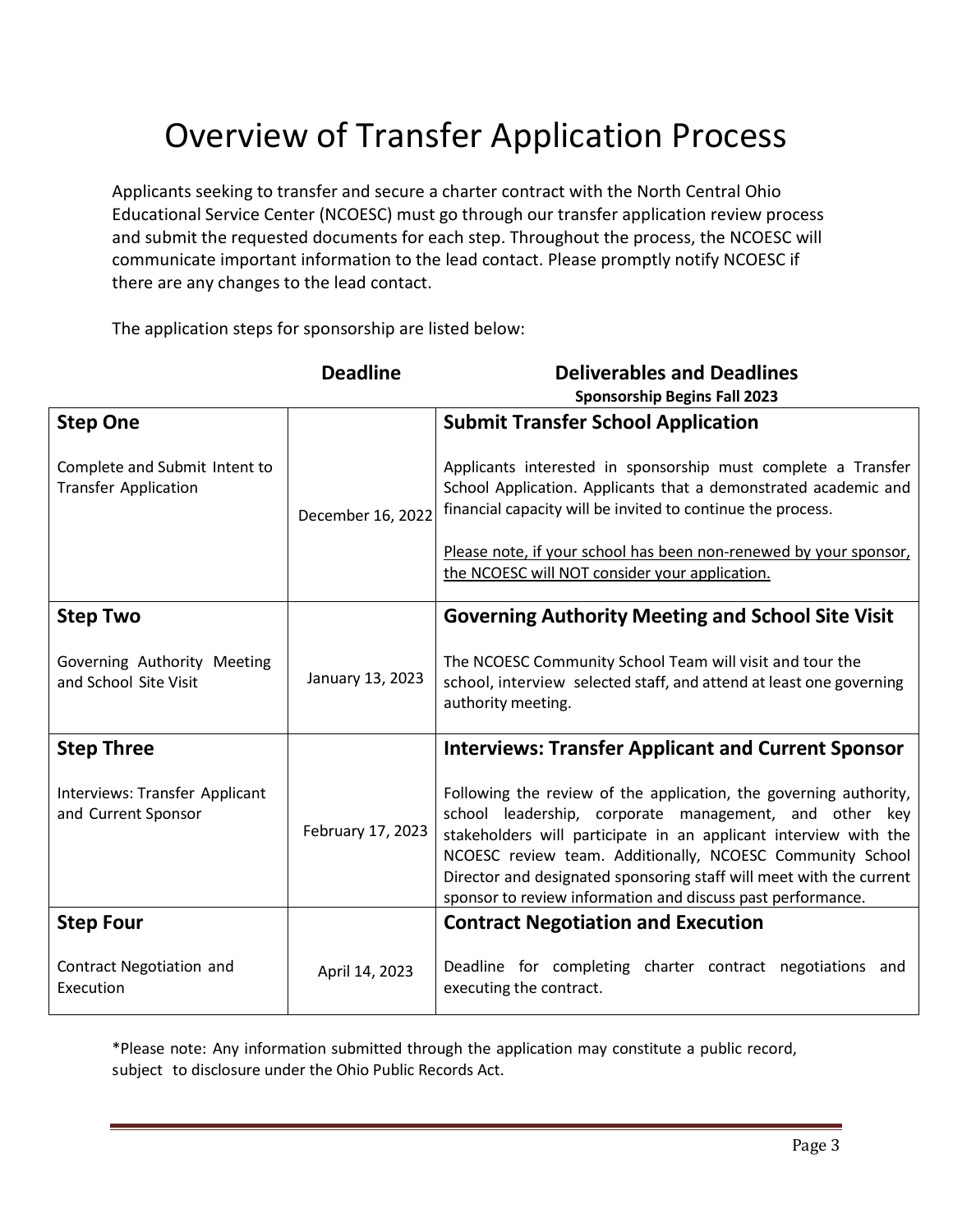## **TRANSFER SCHOOL APPLICATION**

## **Basic Information**

Website:

#### **Community School Information**

| Community School Information                          |             |            |                    |
|-------------------------------------------------------|-------------|------------|--------------------|
| <b>School Name:</b>                                   |             |            |                    |
| School Leader:                                        |             |            |                    |
| Address:                                              |             |            |                    |
| Year Opened:                                          |             |            |                    |
| Grades Served:                                        |             |            |                    |
| Website:                                              |             |            |                    |
| <b>Current Contract Term:</b>                         |             |            |                    |
| <b>Contract Status:</b>                               | Non-Renewed | Terminated | Not Yet Determined |
| <b>Governing Authority Chairman Information</b>       |             |            |                    |
| Name:                                                 |             |            |                    |
| Phone:                                                |             |            |                    |
| Email:                                                |             |            |                    |
| <b>Transfer Application Lead Contact Information</b>  |             |            |                    |
| Name:                                                 |             |            |                    |
| Phone:                                                |             |            |                    |
| Email:                                                |             |            |                    |
| <b>Current Sponsor Information</b>                    |             |            |                    |
| Sponsor Name:                                         |             |            |                    |
| <b>Contact Name:</b>                                  |             |            |                    |
| Phone:                                                |             |            |                    |
| Email:                                                |             |            |                    |
| <b>Management Company Information (if applicable)</b> |             |            |                    |
| Company Name:                                         |             |            |                    |
| <b>Contact Name:</b>                                  |             |            |                    |
| Phone:                                                |             |            |                    |
| Email:                                                |             |            |                    |
| Term of Agreement:                                    |             |            |                    |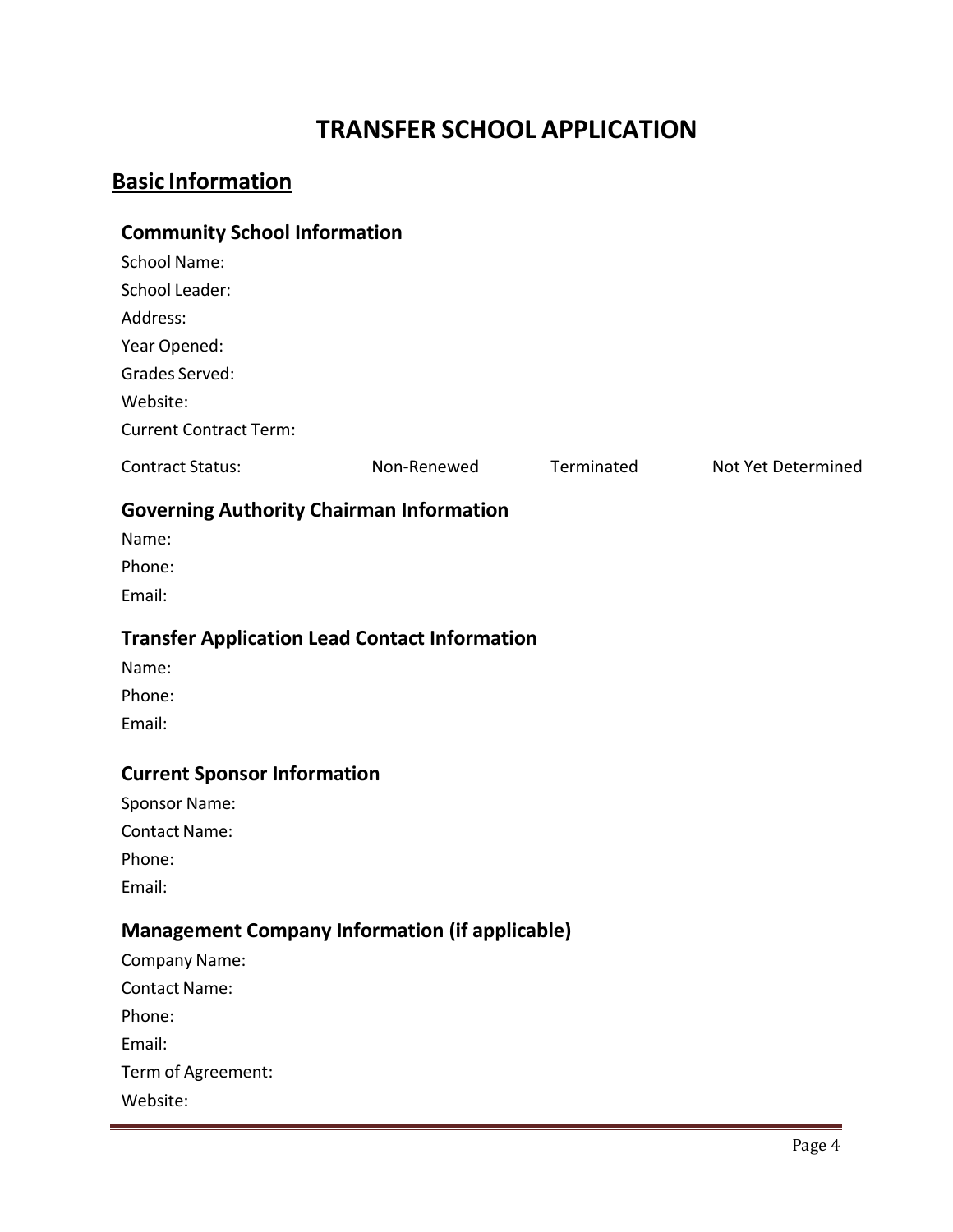### **Academic and School Information**

The NCOESC transfer review team will be analyzing the school's performance and growth trends via publicly accessible interactive local report cards. If you have other academic data you would like to share with us, including your own trend data (NWEA, STAR, Scantron, etc.), please feel free to attach them in addition to the items required below.

**Nission** 

Describe your school's mission. What makes the mission unique for the target community and how will the mission be measured?

**Vision** 

Describe your school's vision for students. What makes your school's vision statement unique?

- Values What are your school's values and how are they supported by the mission and vision?
- **Academic Data-Include all of the following:** Both recent and longitudinal, (at least three-years) growth trends, internal assessment data-diagnostic & progress monitoring tools used and results, graduation rates, attendance rates and academic goals for reading and mathematics.
- **School Improvement Planning-**Goals, Strategies & Action Steps

#### Requested Attachments:

- $\checkmark$  Educational Plan
- $\checkmark$  Parent and Student Handbook
- $\checkmark$  Requested Academic Data listed above
- $\checkmark$  School Improvement Planning & Data

*Evaluation Criteria: Reviewers will look for a clear and compelling mission statement that aligns with the vision and how the mission and vision help support the core values and align to academic goals and school improvement planning. Reviewers will also look at the execution of the Educational Plan and how the mission, vision, and core values are integrated into the handbooks. The reviewers will look at trend data via state and internal assessments.*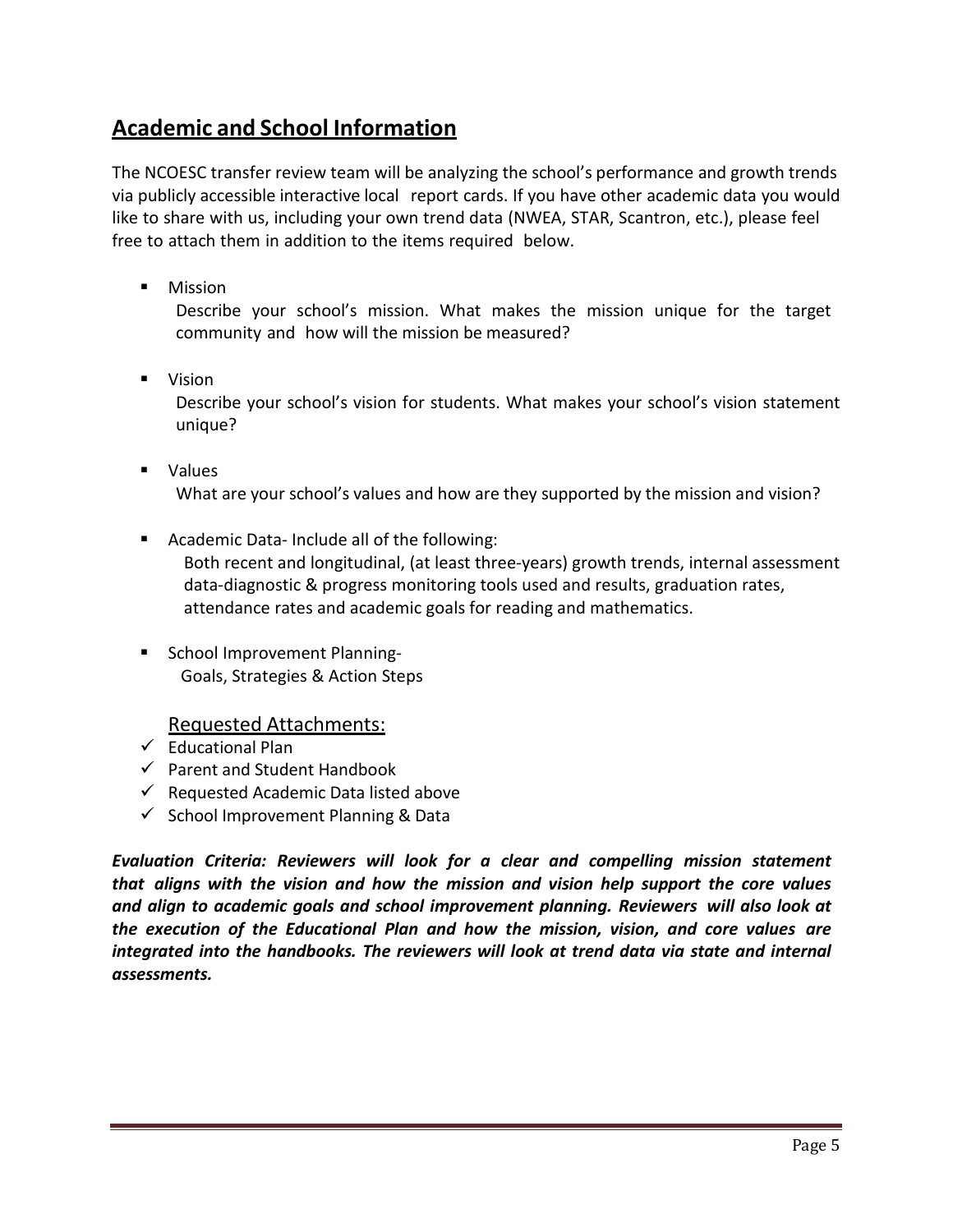### **Governance**

- List governing authority members, including officers, committee memberships, and terms. Describe the governing authority's committee structure.
- Who has the governing authority retained as legal counsel?

#### Requested Attachments:

- $\checkmark$  Code of Regulations or Bylaws
- $\checkmark$  Governing Authority Resumes

**Evaluation Criteria:** *Reviewers will look for a Code of Regulations which describes a governance structure that is distinct from the management of the school. Reviewers will also look for the use of a committee structure to help facilitate the work of the governing authority.*

#### **Sponsor Discipline**

Were you ever on corrective action, probation, or have operations suspended (or threatened) by your sponsor for deficiencies or noncompliance? If yes, please explain and note how it was remedied.

#### **Requested Attachments:**

- $\checkmark$  Compliance Reports from current Sponsor
- $\checkmark$  School Site Visit Documentation
- $\checkmark$  Corrective Action Plan Issued & School's Remedies

#### **Evaluation Criteria:** *Reviewers will look at the number, types of incidents, and remedies.*

#### **Sponsor Expectations**

- What are your expectations of an authorizer? (Please limit to 250 words.)
- Why have you selected the North Central Ohio ESC as a possible new authorizer? (Please limit to 250 words.)

**Evaluation Criteria:** *Reviewers will determine how the governing authority's expectations align with the sponsoring expectations and approach of the North Central Ohio ESC.*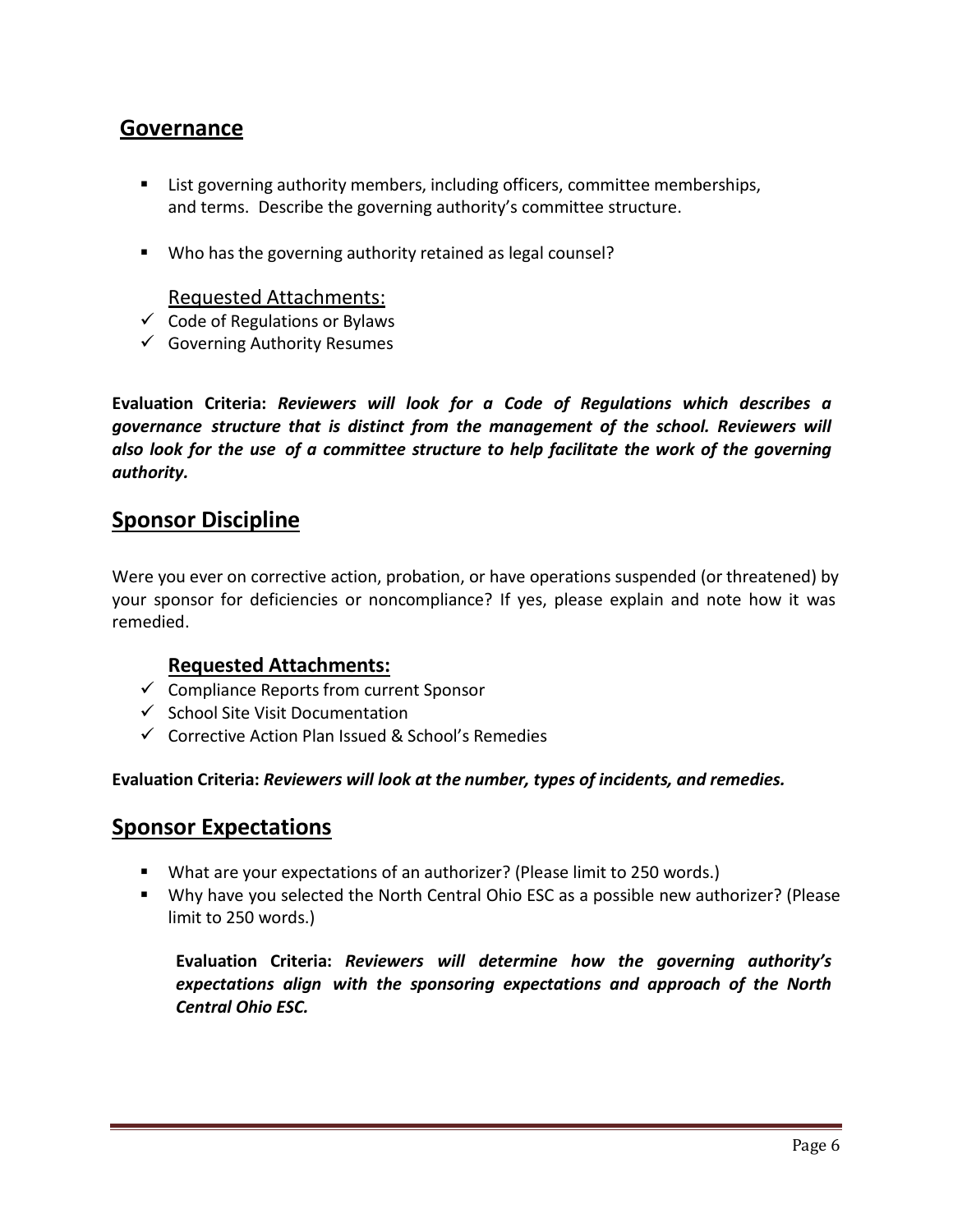### **OrganizationalCapacity**

Describe the organizational structure of the school and provide the organizational chart. Describe the roles and responsibilities of the school leader and other key personnel. If applicable, describe what role your management company plays in the ongoing support of the school.

#### Requested Attachments:

- $\checkmark$  Compliance Reports
- $\checkmark$  Management Company Contract
- $\checkmark$  Business or Growth Plan- A formal statement of business goals, reasons they are attainable and plans for reaching them while containing background information on the academic, financial and operational position of the organization over multiple years.
- $\checkmark$  Market research- address the following:
	- Analysis of student and student subgroup(s) academic needs to be served by the proposed community school that are not met by existing schools in the area or community.
	- Demonstrated demand for the proposed community school (for example, list of maps of all current school options, including capacity/seats currently available, evidence of existing wait lists or lack of capacity from existing schools, letters of commitment to the proposed school from parents, community stakeholders).
	- **Exidence of data collection and analysis in the following areas: real estate market** (rental property, insurance rates, property taxes), availability of transportation (such as bus lines), enrollment fluctuation in surrounding schools, job growth, number and age range of students in the surrounding area of the proposed facility, crime rates, etc.

**Evaluation Criteria:** *Reviewers will look for a compliant school that operates effectively and efficiently. Additionally, reviewers will determine capacity and support capabilities of the staff.*

### **Staff and Student Retention**

- Summarize the recruitment process and marketing plan. What are the student and staff retention rates for the school?
- What are the frequency and results of parent satisfaction surveys? Include an example.

 **Evaluation Criteria:** *Reviewers will look for trends in retention rates and how the recruitment, enrollment, and marketing plans are implemented. Additionally, reviewers will be mindful of parent satisfaction results and any changes to operations due to parent/family feedback.*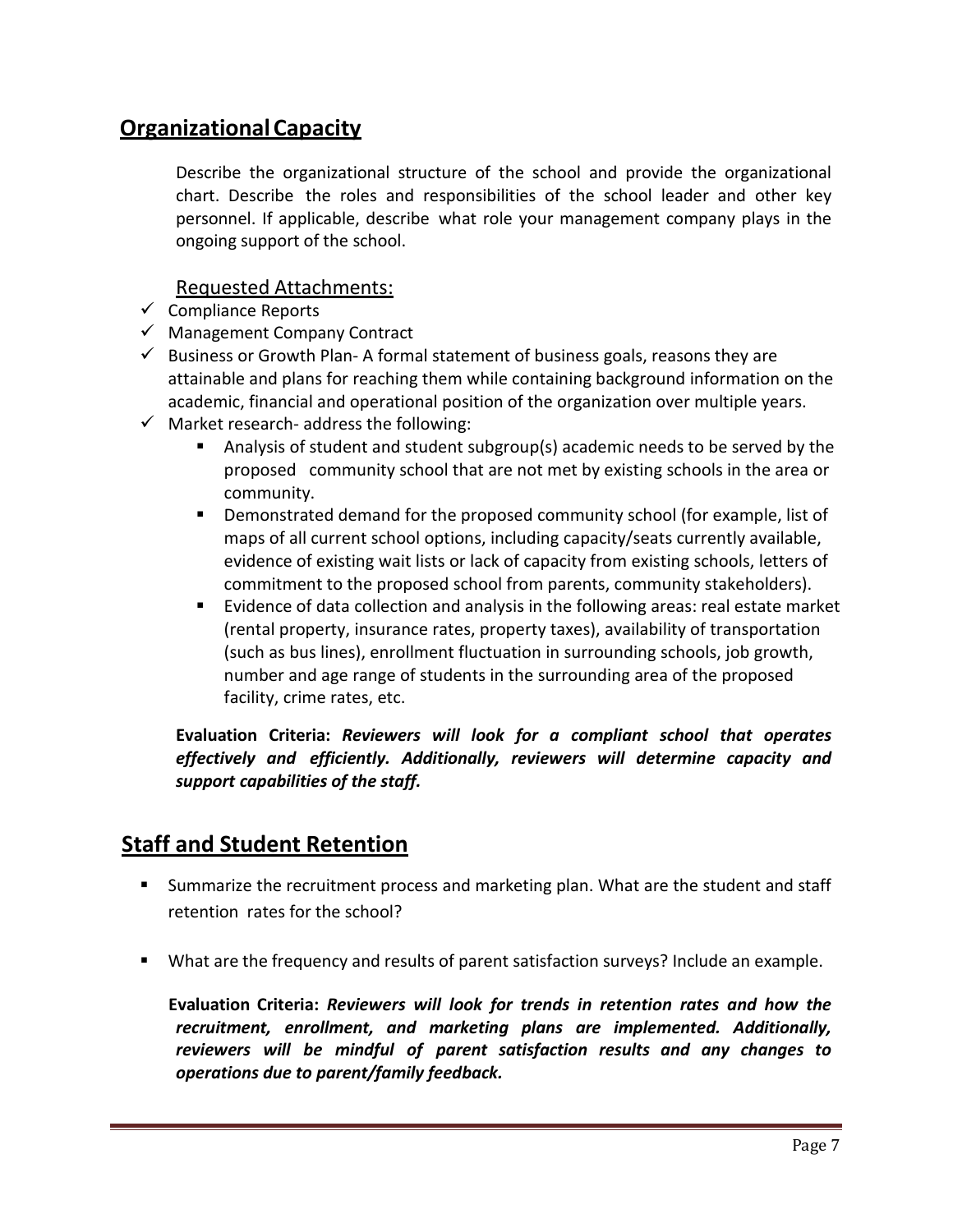## *Financial Information*

 Address Viability- Please list full-time equivalency (FTE) figures for the past 5 years. Who is your fiscal officer? How long has your fiscal officer been in this position?

#### Requested Attachments:

- $\checkmark$  Budget
- $\checkmark$  Five-Year Forecast
- $\checkmark$  Financial Audit
- $\checkmark$  Financial Statements (last three months)

**Evaluation Criteria:** *Reviewers will look for a budget and five-year forecast that utilizes reasonable enrollment numbers and state per-pupil allocation, strategies to ensure the school's financial viability, and detail regarding supplemental revenue. Reviewers will also look for effective and responsible use of funds through the budget, audit, and financial statements.*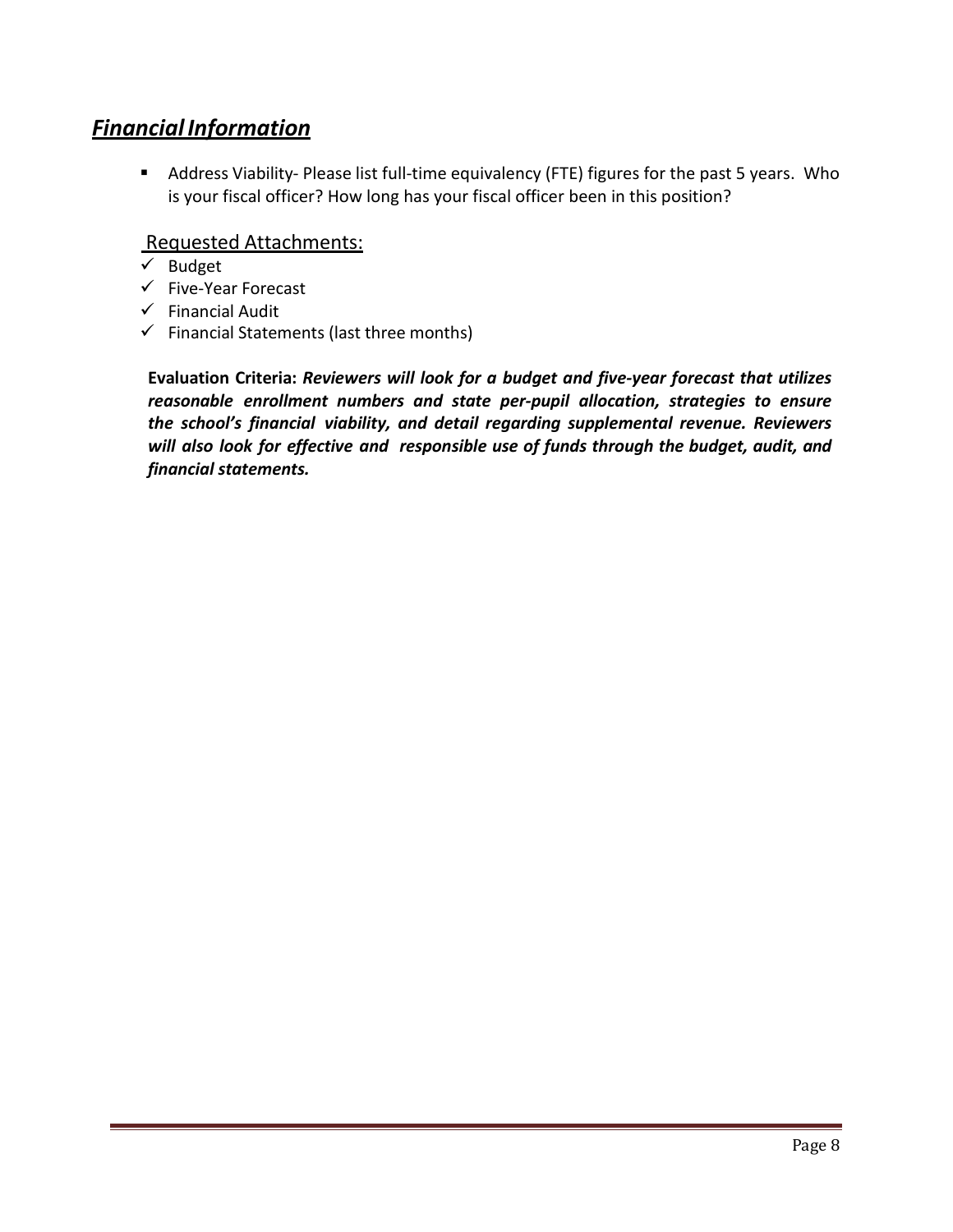## **TRANSFER SCHOOL APPLICATION EVALUATION RUBRIC**

Responses provided by the applicant, along with the corresponding documentation or attachments, are evaluated by the NCOESC Transfer School Review Team according to the scoring rubric outlined below. The NCOESC Transfer School Review Team will issue a score for each of the eligible sections based on the quality of the information provided by the applicant. The scores from each section will be weighted equally; however, any application where an entire section "Falls Far below Standards" or any application receiving two or more "Falls Far below Standards" in any two criteria will be rejected.

The scoring rubric is as follows:

**Exceeds Standards (3 Points)**: Meeting the targets for this rating category implies that the application exceeds expectations and has clearly demonstrated the capacity for developing and operating a successful community school. Schools repeatedly receiving this rating warrant consideration for the NCOESC Transfer School Review Team to encourage approval of the application. Schools repeatedly receiving this rating have clearly outlined expectations of the component questions and have exceeded review criteria established for the standard.

**Meets Standards (2 Points)**: The targets for this rating category set the minimum expectations for a community school that is likely to be successful. Schools repeatedly earning this rating or higher are likely to perform well and are on solid ground for the NCOESC Transfer School Review Team to consider approval of the application. Schools repeatedly receiving this rating or higher have outlined expectations of the component questions and have met review criteria established for the standard.

**Does Not Meet Standards (1 Point)**: Schools in this rating category have failed to adequately address the component questions and/or meet the established review criteria. Schools repeatedly achieving this rating are more likely to fail to meet minimum expectations for performance. Schools that fall into this category have failed to meet the component questions sufficiently and will not be approved.

**Falls Far Below Standards (0 Points)**: Schools that fall into this rating category are evaluated as highly likely to perform well below the sponsor's expectations and will not be approved. Schools that fall into this category have not addressed the component questions sufficiently and have significantly failed to meet minimum expectations set by the review criteria.